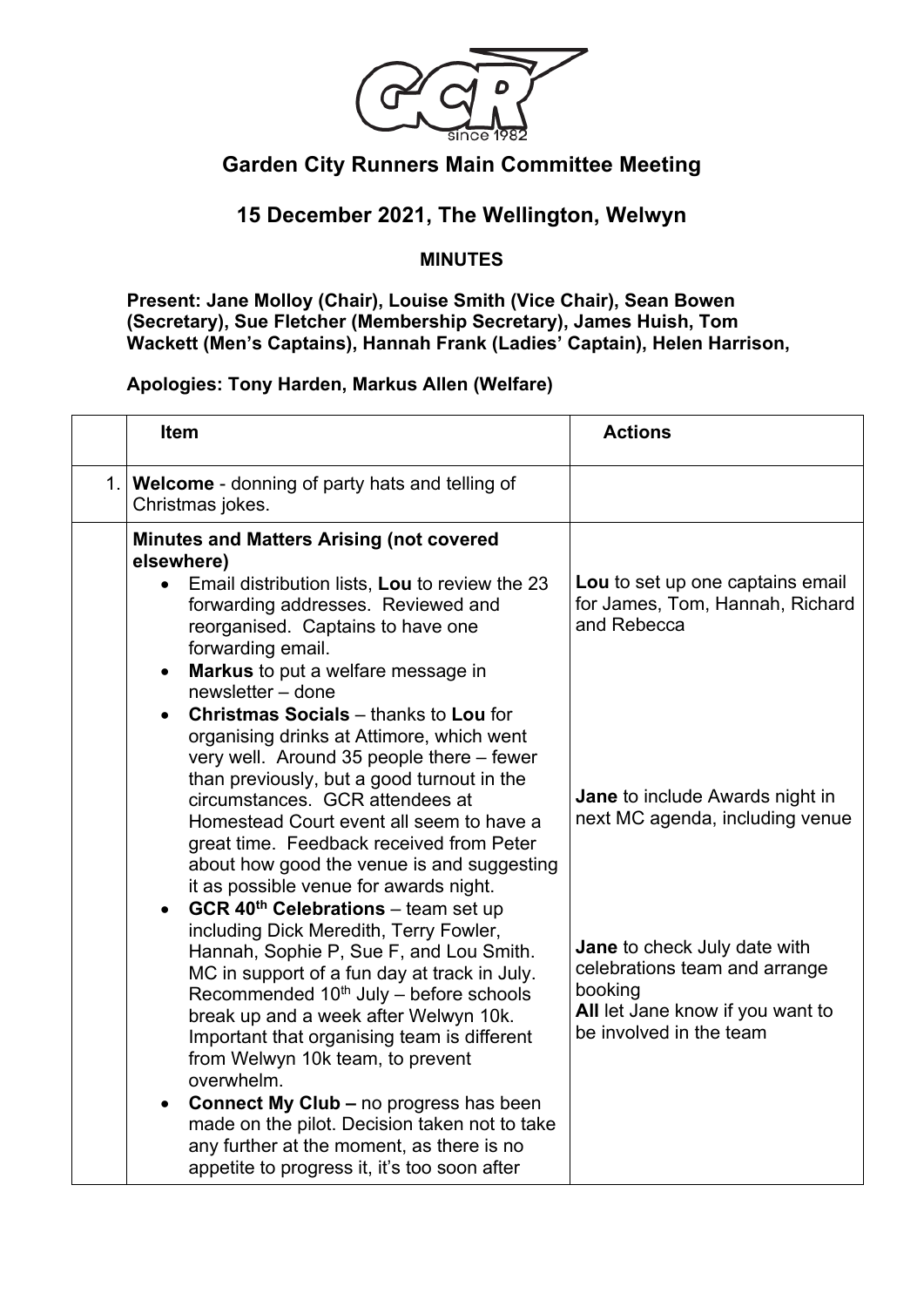|    | implementation of membermojo, and it fixes<br>problems that aren't sufficiently troublesome<br>for the effort of the change.<br>Website updates - some were made after<br>last meeting, but the site is now out of date<br>again. We need to update urgently,<br>particularly with the planned Beginners<br>Course in January, and the return of<br>Thursday running groups. Sean mentioned<br>another club inquiring about our rules, and<br>we discussed whether the constitution is<br>already on the website and whether it should<br>be.                                                                                                                                                                                                                                                                                                                                                                                                                                                                                                                                                                                                                                                                                                                                                                                                                                                                                             | Jane to send reminder of website<br>page owners. Page owners to<br>review and send updates to Tony<br>Tony to make updates soonest                                     |
|----|-------------------------------------------------------------------------------------------------------------------------------------------------------------------------------------------------------------------------------------------------------------------------------------------------------------------------------------------------------------------------------------------------------------------------------------------------------------------------------------------------------------------------------------------------------------------------------------------------------------------------------------------------------------------------------------------------------------------------------------------------------------------------------------------------------------------------------------------------------------------------------------------------------------------------------------------------------------------------------------------------------------------------------------------------------------------------------------------------------------------------------------------------------------------------------------------------------------------------------------------------------------------------------------------------------------------------------------------------------------------------------------------------------------------------------------------|------------------------------------------------------------------------------------------------------------------------------------------------------------------------|
| 2. | Plans for Avery / new Club Champs<br>MC reviewed the proposed list of races for<br>Avery and approved. Vote of thanks to RC<br>for conducting the survey and using the<br>results to come up with a good variety of<br>races, reasonably priced, at regular intervals<br>across the year.<br>MC also appreciative of all the work done by<br>RC on the creation of the new competition to<br>be piloted in 2022.<br><b>GCR Club Championships</b><br>This was discussed at length following a<br>$\bullet$<br>review of all the documentation compiled by<br>Tim and Peter. Following decisions were<br>agreed:-<br>Name of competition - GCR Club<br>Championships. Whatever the award/trophy<br>is called does not need to be decided now.<br>Calendar of events – some concern over<br>$\bullet$<br>Fred Hughes being soon and full. However,<br>as there are 7 other opportunities, and it has<br>always been an Avery event, this is not a big<br>deal. Should Race 8 read Stevenage Half<br>Marathon? There is no St Albans half in the<br>Avery. List approved but a couple of<br>questions asked. Question over the fit of the<br>relays. Question over why Welwyn 10k not<br>included.<br>Take out 'Race Committee will be the arbiter<br>in any dispute about finishing position'.<br>These are all open races, so this is not<br>necessary.<br>Majority vote in favour of Chip Time.<br>Concern about the numbers who could be | <b>Jane</b> to provide feedback to Tim<br>on decisions. James/Hannah to<br>liaise with others in RC to get the<br>information finalized and<br>communicated to members |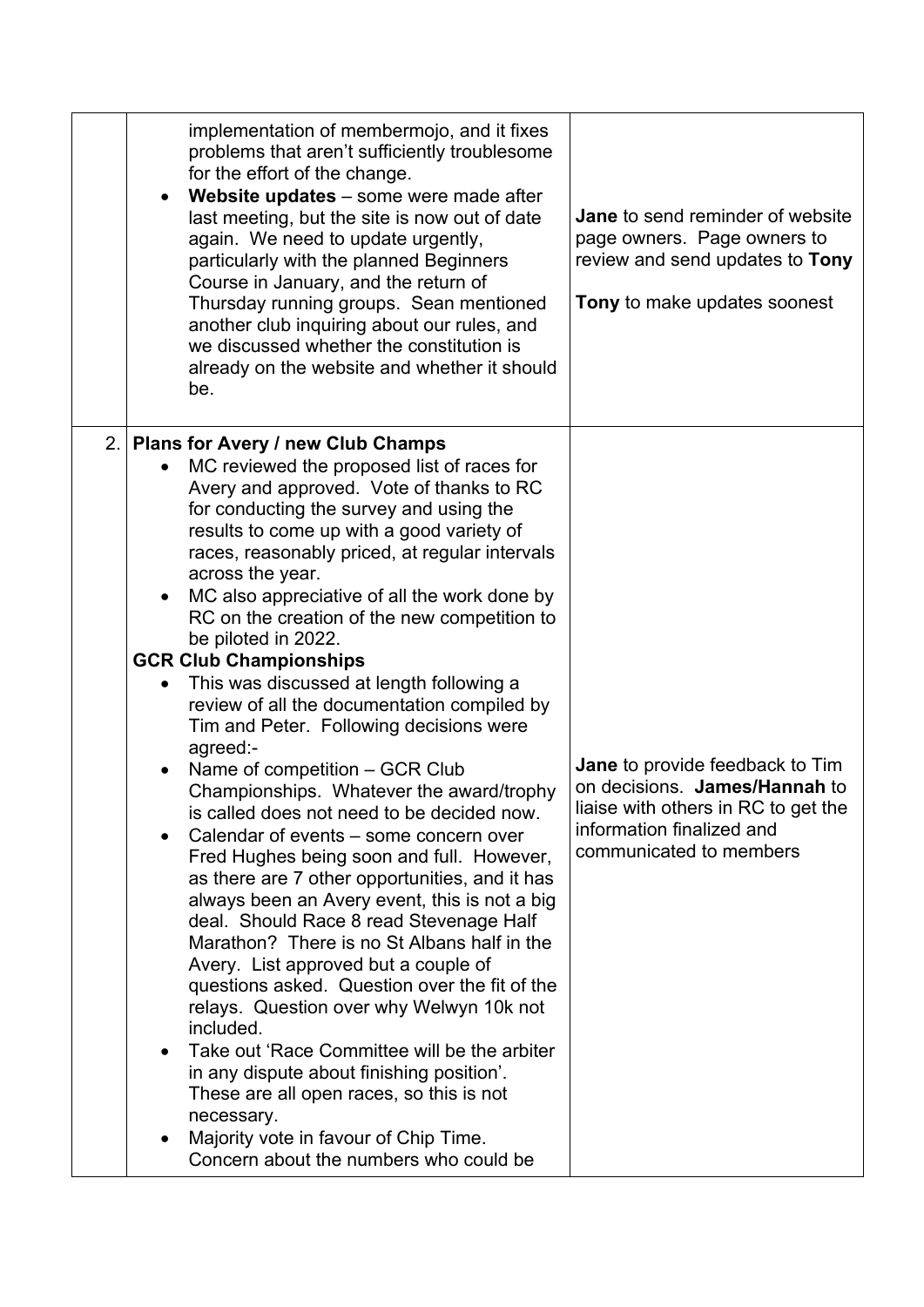|    | confused or disadvantaged by gun time. We<br>want to give this pilot the best chance of<br>success and think chip time will better serve<br>this. We recommend keeping track of gun<br>time during the pilot, in order to review at the<br>end of the year and consider whether a<br>change would improve the competition.                                                                                                                                                                                                                                                                                                                                                                                                                                                                                                                         |                                                                                                                                                                                                                                                                                                                                                                                 |
|----|----------------------------------------------------------------------------------------------------------------------------------------------------------------------------------------------------------------------------------------------------------------------------------------------------------------------------------------------------------------------------------------------------------------------------------------------------------------------------------------------------------------------------------------------------------------------------------------------------------------------------------------------------------------------------------------------------------------------------------------------------------------------------------------------------------------------------------------------------|---------------------------------------------------------------------------------------------------------------------------------------------------------------------------------------------------------------------------------------------------------------------------------------------------------------------------------------------------------------------------------|
| 3. | <b>Nutrition Workshops</b><br>Sean has shared the information about the<br>workshops that Hannah Sheridan runs on<br>nutrition. He also got responses from<br>Hannah Sheridan to our questions.<br>MC agreed that the zoom workshops would<br>$\bullet$<br>be a great idea with much appeal to<br>members. Also agreed to do a series $-4$<br>workshops, one a month, on same day/week<br>each month. General agreement that<br>Monday evenings would be good, but<br>availability needs to be checked with<br>Hannah.                                                                                                                                                                                                                                                                                                                             | <b>Sean</b> to follow up with Hannah to<br>agree schedule, confirm logistics,<br>and then communicate to club<br>membership.                                                                                                                                                                                                                                                    |
|    | 4. Finance Report / Budget for Q4<br>Nigel has uploaded the accounts from 20-21<br>to the Google drive. We do not yet have his<br>handover form.<br>Karen Atkinson is currently doing a book-<br>keeping job and has uploaded all this year's<br>transactions to date to her accounting<br>software. She estimates that the book-<br>keeping aspect would take about 1 hour per<br>month, with more time only needed at<br>renewals time because of the volume of<br>transactions then.<br>Jane reported that bank deposits are<br>currently decreasing, which is normal at this<br>time as higher expenditure than usual<br>(Christmas events, kit purchases, charity<br>donations) and lower income.<br>Sue reported difficulties in reconciling<br>transactions, particularly £20 transactions.<br>Membership is £20, but some kit transactions | <b>Jane to work with Finance Sub-</b><br>Committee to complete the<br>handover form as far as possible,<br>then ask Nigel or other previous<br><b>Treasurers</b> to review and fill in<br>gaps<br>All to check out interest of others<br>in taking on this role<br><b>Sue to speak to Richard</b><br>Somerset and agree best way to<br>make kit transactions<br>clear/traceable |
|    | are also showing at this amount. Hard to<br>track as kit sales (what, to whom) are not<br>sent through to Sue.<br><b>Budget for Q4</b> - nothing additional planned<br>beyond XC / Herts Champs, apart from the<br>nutrition workshops. For 2022, we need to<br>budget for Leader Training, fundraising for<br>the Air Ambulance, and 40 <sup>th</sup> Celebrations.                                                                                                                                                                                                                                                                                                                                                                                                                                                                               |                                                                                                                                                                                                                                                                                                                                                                                 |